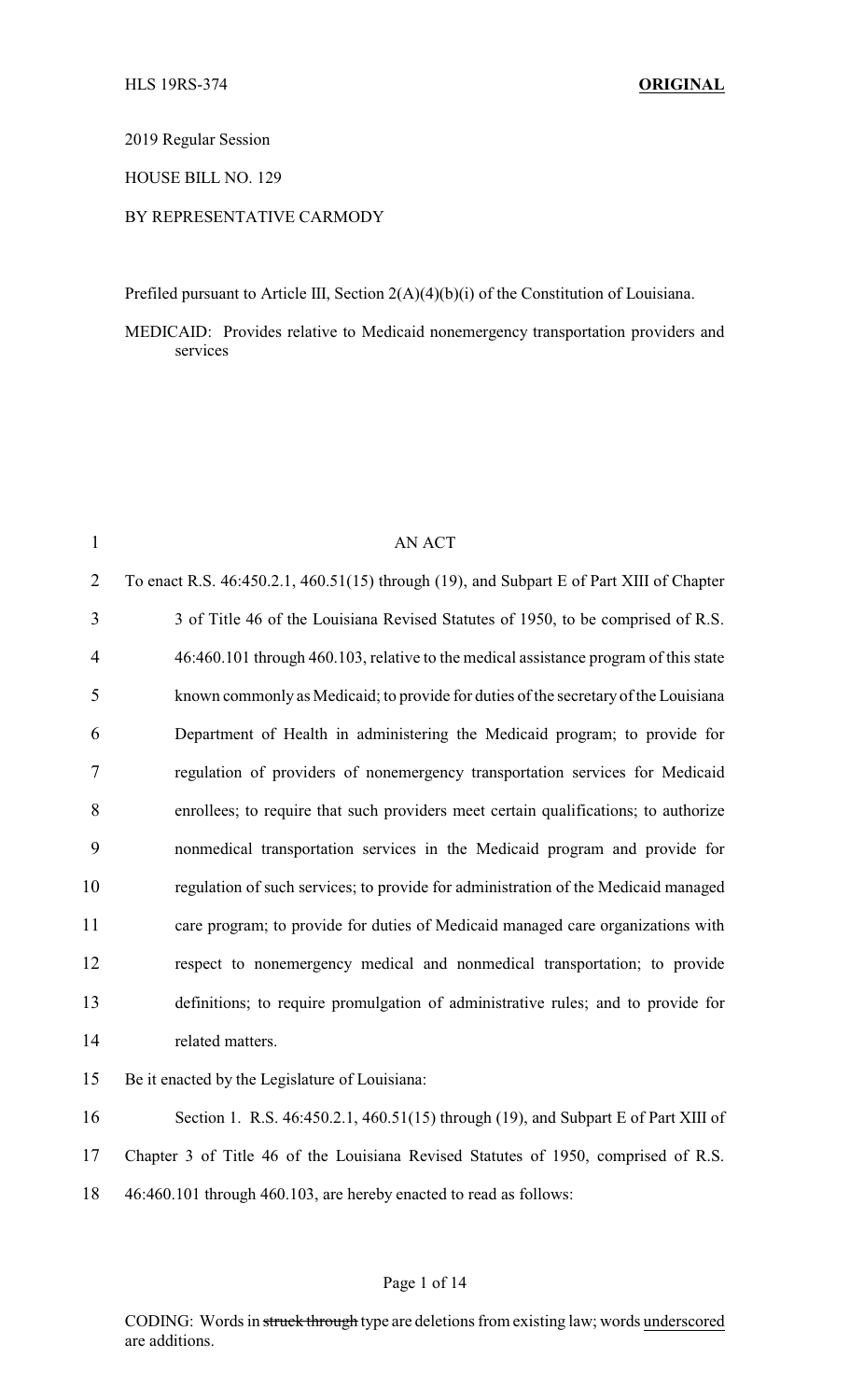| $\mathbf{1}$   | §450.2.1. Medicaid nonmedical transportation services                                   |  |
|----------------|-----------------------------------------------------------------------------------------|--|
| $\overline{2}$ | A. For purposes of this Section, the following terms have the meaning                   |  |
| 3              | ascribed to them in this Subsection:                                                    |  |
| 4              | (1) "Department" means the Louisiana Department of Health.                              |  |
| 5              | (2) "Managed care organization" has the meaning ascribed in R.S. 46:460.51.             |  |
| 6              | (3) "Nonmedical transportation service" means transportation of a Medicaid              |  |
| 7              | recipient enrolled in a managed care plan, other than a recipient whose medical or      |  |
| 8              | physical condition contraindicates the use of transportation services, to and from a    |  |
| 9              | medically necessary, nonemergency covered healthcare service that is scheduled not      |  |
| 10             | more than forty-eight hours before the transportation occurs. The term shall include    |  |
| 11             | transportation related to all of the following:                                         |  |
| 12             | (a) Discharge from a healthcare facility.                                               |  |
| 13             | (b) Receipt of urgent care.                                                             |  |
| 14             | Obtaining pharmacy services and prescription drugs.<br>(c)                              |  |
| 15             | Obtaining any time-sensitive covered healthcare service.<br>(d)                         |  |
| 16             | Any transportation to or from a medically necessary, nonemergency<br>(e)                |  |
| 17             | covered healthcare service that the department considers appropriate to be provided     |  |
| 18             | by a transportation vendor, as determined by rule or policy of the department.          |  |
| 19             | "Transportation network company" means a corporation, partnership,<br>(4)               |  |
| 20             | sole proprietorship, or other entity that, for compensation, enables a passenger to     |  |
| 21             | prearrange with a driver, exclusively through the entity's digital network, a digitally |  |
| 22             | prearranged ride. The term does not include an entity that provides any of the          |  |
| 23             | following:                                                                              |  |
| 24             | (a) Street-hail taxicab services.                                                       |  |
| 25             | (b) Limousine or other car services arranged by a method other than through             |  |
| 26             | a digital network.                                                                      |  |
| 27             | (c) Shared expense carpool or vanpool arrangements.                                     |  |
| 28             | (d) A type of ride service for which either of the following conditions apply:          |  |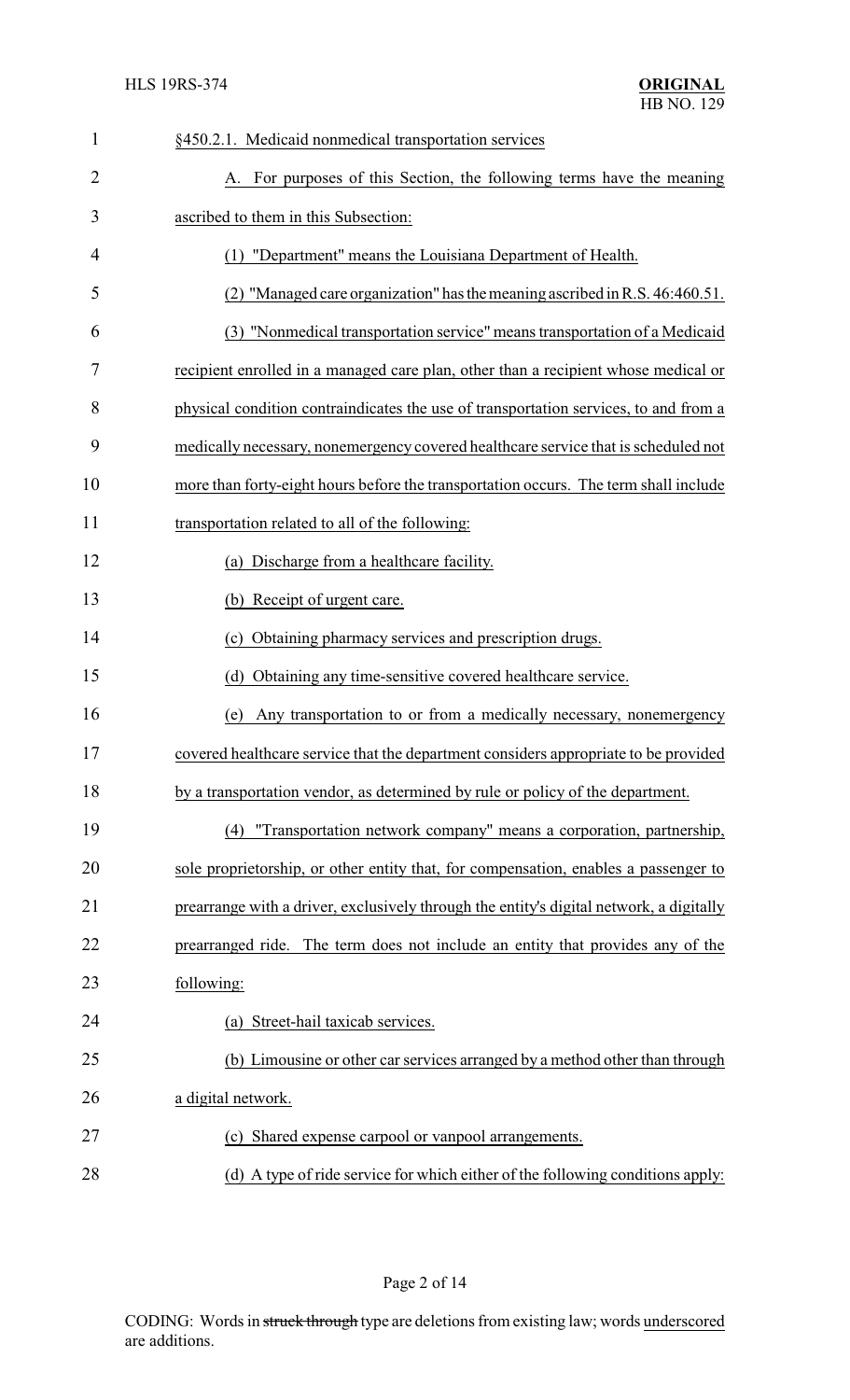| 1              | The fee received by the driver does not exceed the driver's costs of<br>(i)           |  |
|----------------|---------------------------------------------------------------------------------------|--|
| $\overline{2}$ | providing the ride.                                                                   |  |
| 3              | (ii) The driver receives a fee that exceeds the driver's costs associated with        |  |
| 4              | providing the ride but makes not more than three round-trips per day between the      |  |
| 5              | driver's or passenger's place of employment and the driver's or passenger's home.     |  |
| 6              | (5) "Transportation vendor" means an entity, including a transportation               |  |
| 7              | network company, that contracts with a managed care organization to provide           |  |
| 8              | nonmedical transportation services.                                                   |  |
| 9              | B. The secretary of the department shall promulgate rules in accordance with          |  |
| 10             | the Administrative Procedure Act regarding the manner in which nonmedical             |  |
| 11             | transportation services may be arranged and provided. At minimum, the rules shall     |  |
| 12             | provide for all of the following:                                                     |  |
| 13             | (1) A requirement that each managed care organization create a process to             |  |
| 14             | verify that a passenger is eligible to receive nonmedical transportation services.    |  |
| 15             | (2) A requirement that each managed care organization create a process to             |  |
| 16             | ensure that nonmedical transportation services are provided only to and from covered  |  |
| 17             | healthcare services.                                                                  |  |
| 18             | (3) A requirement that each transportation vendor, before permitting a motor          |  |
| 19             | vehicle operator to provide nonmedical transportation services, confirm all of the    |  |
| 20             | following:                                                                            |  |
| 21             | That the operator is at least eighteen years of age.<br>(a)                           |  |
| 22             | (b) That the operator maintains a valid driver's license issued by this state,        |  |
| 23             | another state of the United States, or the District of Columbia.                      |  |
| 24             | (c) That the operator possesses proof of registration and automobile financial        |  |
| 25             | responsibility for each motor vehicle to be used to provide nonmedical transportation |  |
| 26             | services.                                                                             |  |
| 27             | (4) A requirement that each transportation vendor, before permitting a motor          |  |
| 28             | vehicle operator to provide nonmedical transportation services, conduct, or cause to  |  |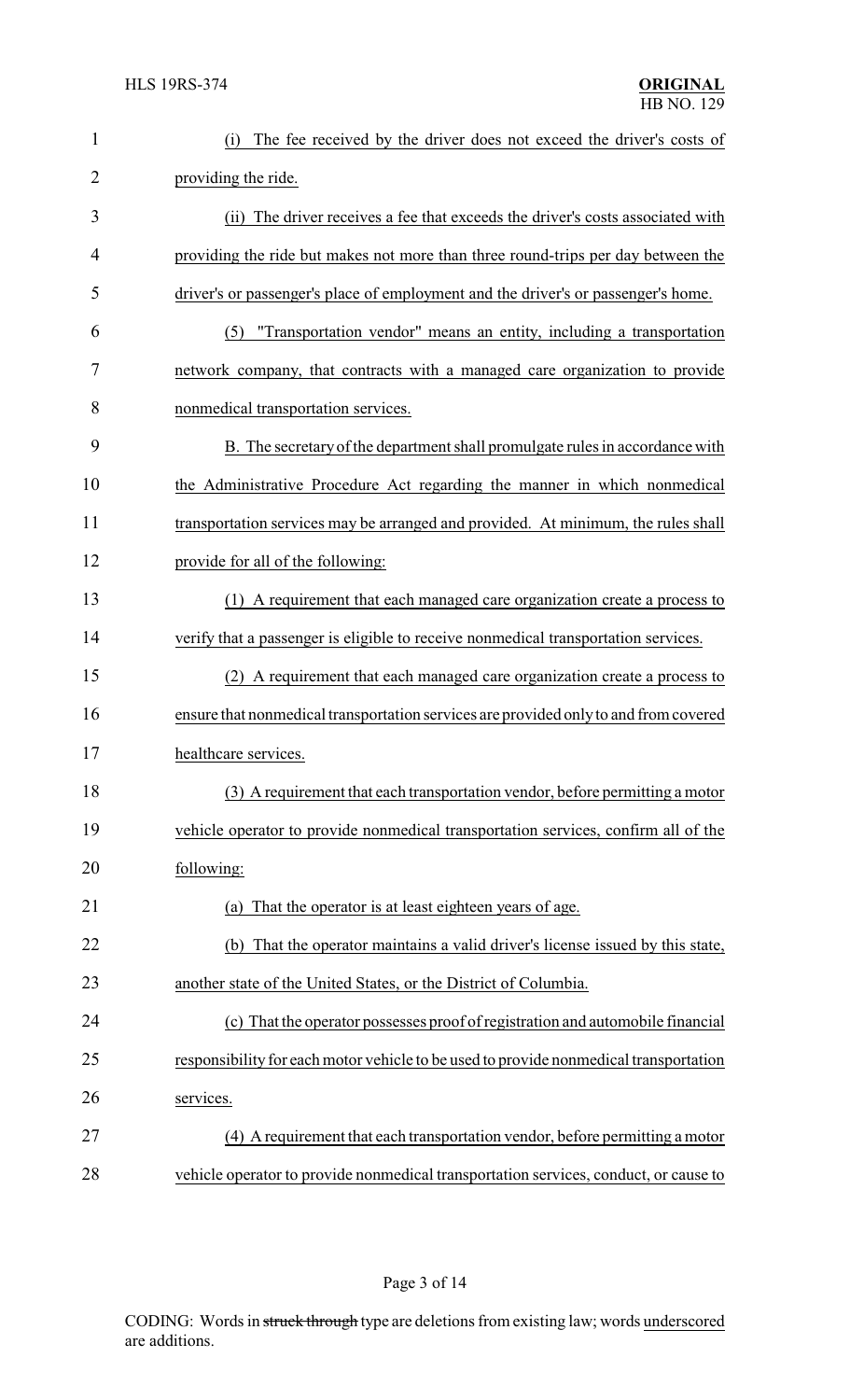| $\mathbf{1}$ | be conducted, a local, state, and national criminal background check for the operator   |
|--------------|-----------------------------------------------------------------------------------------|
| 2            | that includes the use of all of the following:                                          |
| 3            | (a) A commercial multistate and multijurisdiction criminal records locator              |
| 4            | or other similar commercial nationwide database.                                        |
| 5            | (b) The national sex offender public website maintained by the United States            |
| 6            | Department of Justice or a successor agency.                                            |
| 7            | (5) A requirement that each transportation vendor confirm that any vehicle              |
| 8            | to be used to provide nonmedical transportation services meets the applicable           |
| 9            | requirements of Chapter 7 of Title 32 of the Louisiana Revised Statutes of 1950 and     |
| 10           | has at least four doors.                                                                |
| 11           | A requirement that each transportation vendor obtain and review the<br>(6)              |
| 12           | operator's driving record.                                                              |
| 13           | C. The rules of the department regarding nonmedical transportation services             |
| 14           | shall prohibit a motor vehicle operator from providing such services if the operator    |
| 15           | meets any of the following conditions:                                                  |
| 16           | He has been convicted in the three-year period preceding the issue date                 |
| 17           | of the driving record obtained pursuant to Paragraph $(B)(6)$ of this Section of any of |
| 18           | the following:                                                                          |
| 19           | (a) More than three offenses classified by the Department of Public Safety              |
| 20           | and Corrections as moving violations.                                                   |
| 21           | (b) One or more of the following offenses:                                              |
| 22           | (i) Resisting an officer under R.S. 14.108 or flight from an officer under R.S.         |
| 23           | 14:108.1.                                                                               |
| 24           | Reckless operation of a vehicle under R.S. 14:99.<br>(ii)                               |
| 25           | Driving without a valid driver's license under R.S. 32:52 or 402(B).<br>(iii)           |
| 26           | Driving with a suspended driver's license under R.S. 32:415.<br>(iv)                    |
| 27           | He has been convicted in the preceding seven-year period of any of the<br>(2)           |
| 28           | following:                                                                              |
| 29           | (a) Operating a vehicle while intoxicated under R.S. 14:98 et seq.                      |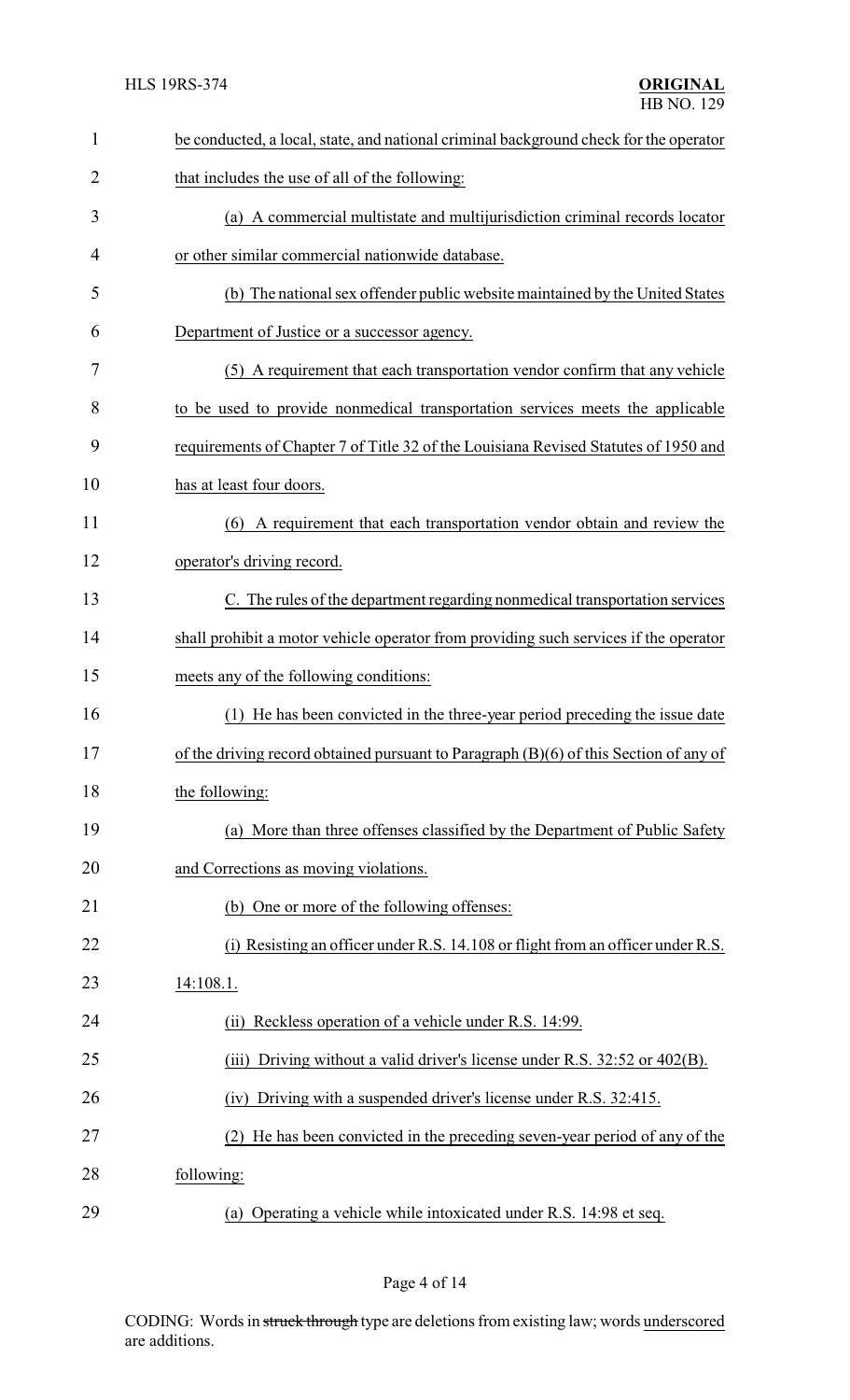| 1              | (b) Use of a motor vehicle to commit a felony.                                        |
|----------------|---------------------------------------------------------------------------------------|
| $\overline{2}$ | (c) A felony crime involving property damage.                                         |
| 3              | (d) Fraud.                                                                            |
| 4              | (e) Theft.                                                                            |
| 5              | A crime of violence, including any assault.                                           |
| 6              | (g) An act of terrorism.                                                              |
| 7              | (3) He is found to be registered in the national sex offender public website          |
| 8              | maintained by the United States Department of Justice or a successor agency.          |
| 9              | D. The department shall not require a motor vehicle operator to enroll as a           |
| 10             | Medicaid provider in order to provide nonmedical transportation services or a         |
| 11             | managed care organization to credential a motor vehicle operator to provide           |
| 12             | nonmedical transportation services.                                                   |
| 13             | E. Notwithstanding any other law to the contrary, a motor vehicle operator            |
| 14             | who is part of a transportation network company's network and who satisfies the       |
| 15             | requirements provided in this Section and in the rules of the department is qualified |
| 16             | to provide nonmedical transportation services.                                        |
| 17             |                                                                                       |
| 18             | §460.51. Definitions                                                                  |
| 19             | As used in this Part, the following terms have the meaning ascribed in this           |
| 20             | Section unless the context clearly indicates otherwise:                               |
| 21             | *<br>∗<br>*                                                                           |
| 22             | (15) "Managed transportation organization" means any of the following:                |
| 23             | (a) A regional transit entity as defined in R.S. 48:1501.                             |
| 24             | (b) An entity that contracts with the department to provide or arrange for the        |
| 25             | provision of nonemergency transportation services under the medical transportation    |
| 26             | program.                                                                              |
| 27             | (c) A local private transportation provider approved by the department to             |
| 28             | provide Medicaid nonemergency medical transportation services.                        |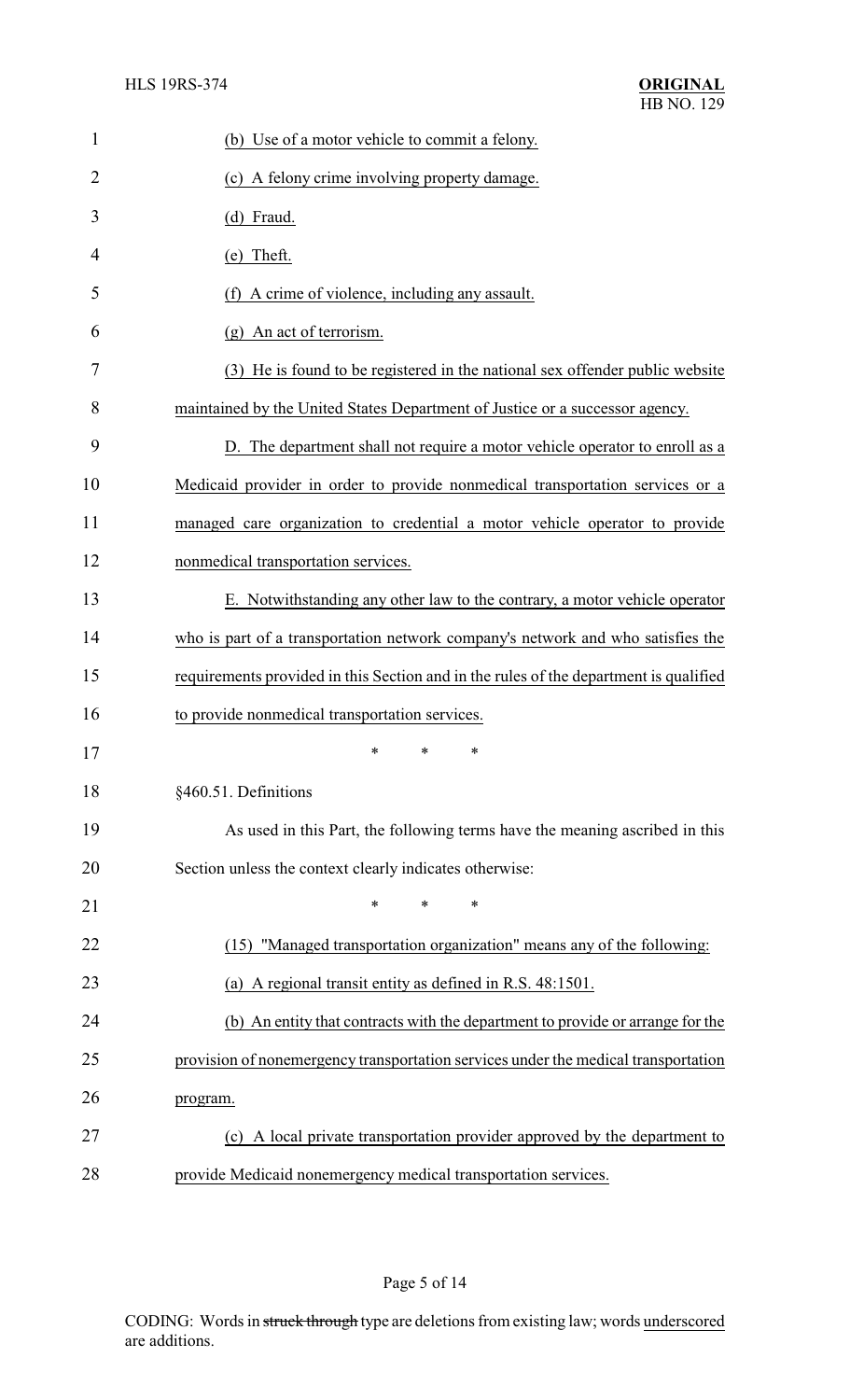| $\mathbf{1}$   | (d) Any other entity determined by the secretary to meet the requirements           |
|----------------|-------------------------------------------------------------------------------------|
| $\overline{2}$ | of managed transportation organizations provided in R.S. 46:460.101.                |
| 3              | "Medical transportation program" means the program that provides<br>(16)            |
| 4              | nonemergency transportation services to and from covered healthcare services, based |
| 5              | on medical necessity, to Medicaid enrollees who have no other means of              |
| 6              | transportation.                                                                     |
| 7              | (17) "Nonmedical transportation service" has the meaning ascribed in R.S.           |
| 8              | 46:450.2.1.                                                                         |
| 9              | "Transportation network company" has the meaning ascribed in R.S.<br>(18)           |
| 10             | 46:450.2.1.                                                                         |
| 11             | (19) "Transportation vendor" has the meaning ascribed in R.S. 46:450.2.1.           |
| 12             | $\ast$<br>$\ast$<br>$\ast$                                                          |
| 13             | SUBPART E. TRANSPORTATION PROGRAM                                                   |
| 14             | §460.101.<br>Medical transportation; managed transportation organizations and       |
| 15             | providers                                                                           |
| 16             | A. The department shall provide medical transportation program services on          |
| 17             | a regional basis through a managed transportation delivery model using managed      |
| 18             | transportation organizations and providers that, at minimum, meet all of the        |
| 19             | following conditions and qualifications:                                            |
| 20             | (1) Operate under a capitated rate system.                                          |
| 21             | Assume financial responsibility under a full-risk model.                            |
| 22             | Operate a call center.<br>(3)                                                       |
| 23             | (4) Use fixed routes when available and appropriate.                                |
| 24             | (5) Agree to provide data to the department if the department determines that       |
| 25             | the data is required to receive federal matching funds.                             |
| 26             | B. The department shall procure managed transportation organizations under          |
| 27             | the medical transportation program through a competitive bidding process for each   |
| 28             | managed transportation region as determined by the department.                      |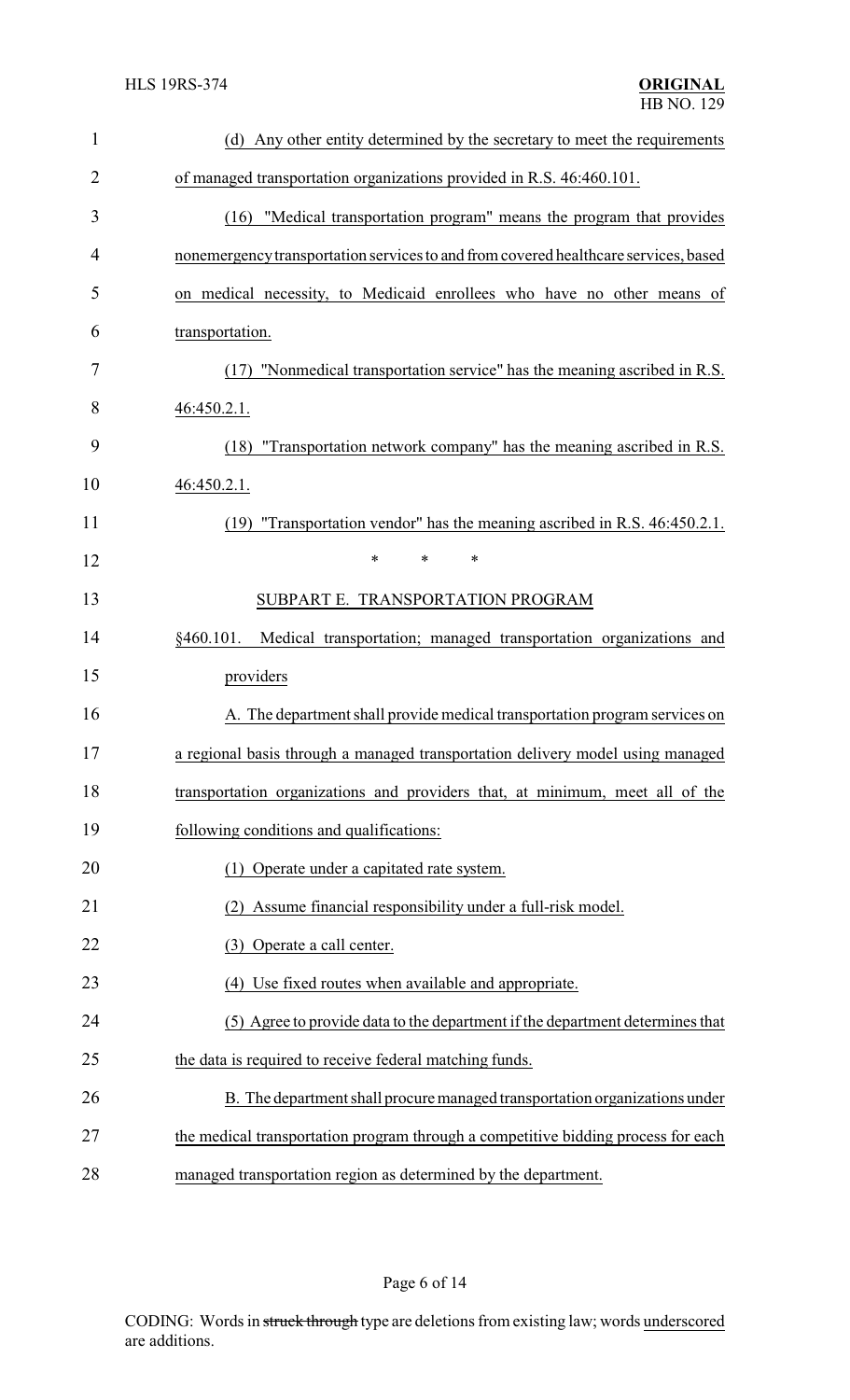| 1              | C. A managed transportation organization that participates in the medical              |
|----------------|----------------------------------------------------------------------------------------|
| $\overline{2}$ | transportation program shall attempt to contract with medical transportation           |
| 3              | providers that, at minimum, meet all of the following conditions and qualifications:   |
| 4              | (1) Are considered significant traditional providers as defined in rule by the         |
| 5              | secretary.                                                                             |
| 6              | Except as provided by Subsections G and H of this Section, meet the<br>(2)             |
| 7              | minimum quality and efficiency measures required by Subsection F of this Section       |
| 8              | and other requirements that may be imposed by the managed transportation               |
| 9              | organization.                                                                          |
| 10             | (3) Agree to accept the prevailing contract rate of the managed transportation         |
| 11             | organization.                                                                          |
| 12             | To the extent allowed by federal law, a managed transportation<br>D.                   |
| 13             | organization may own, operate, and maintain a fleet of vehicles or contract with an    |
| 14             | entity that owns, operates, and maintains a fleet of vehicles. The department shall    |
| 15             | seek appropriate federal waivers or other authorizations as necessary to implement     |
| 16             | the provisions of this Subsection.                                                     |
| 17             | E. The department shall consider the ownership, operation, and maintenance             |
| 18             | of a fleet of vehicles by a managed transportation organization to be a related-party  |
| 19             | transaction for purposes of applying experience rebates, administrative costs, and     |
| 20             | other administrative controls determined by the department.                            |
| 21             | Except as provided by Subsections G and H of this Section, the<br>F.                   |
| 22             | department shall require that managed transportation organizations and providers       |
| 23             | participating in the medical transportation program meet minimum quality and           |
| 24             | efficiency measures as determined by the department.                                   |
| 25             | A managed transportation organization may subcontract with a<br>G.                     |
| 26             | transportation network company to provide services pursuant to this Section. A rule    |
| 27             | or other requirement adopted by the secretary pursuant to this Section shall not apply |
| 28             | to the subcontracted transportation network company or a motor vehicle operator        |
| 29             | who is part of the company's network. Neither the department or the managed            |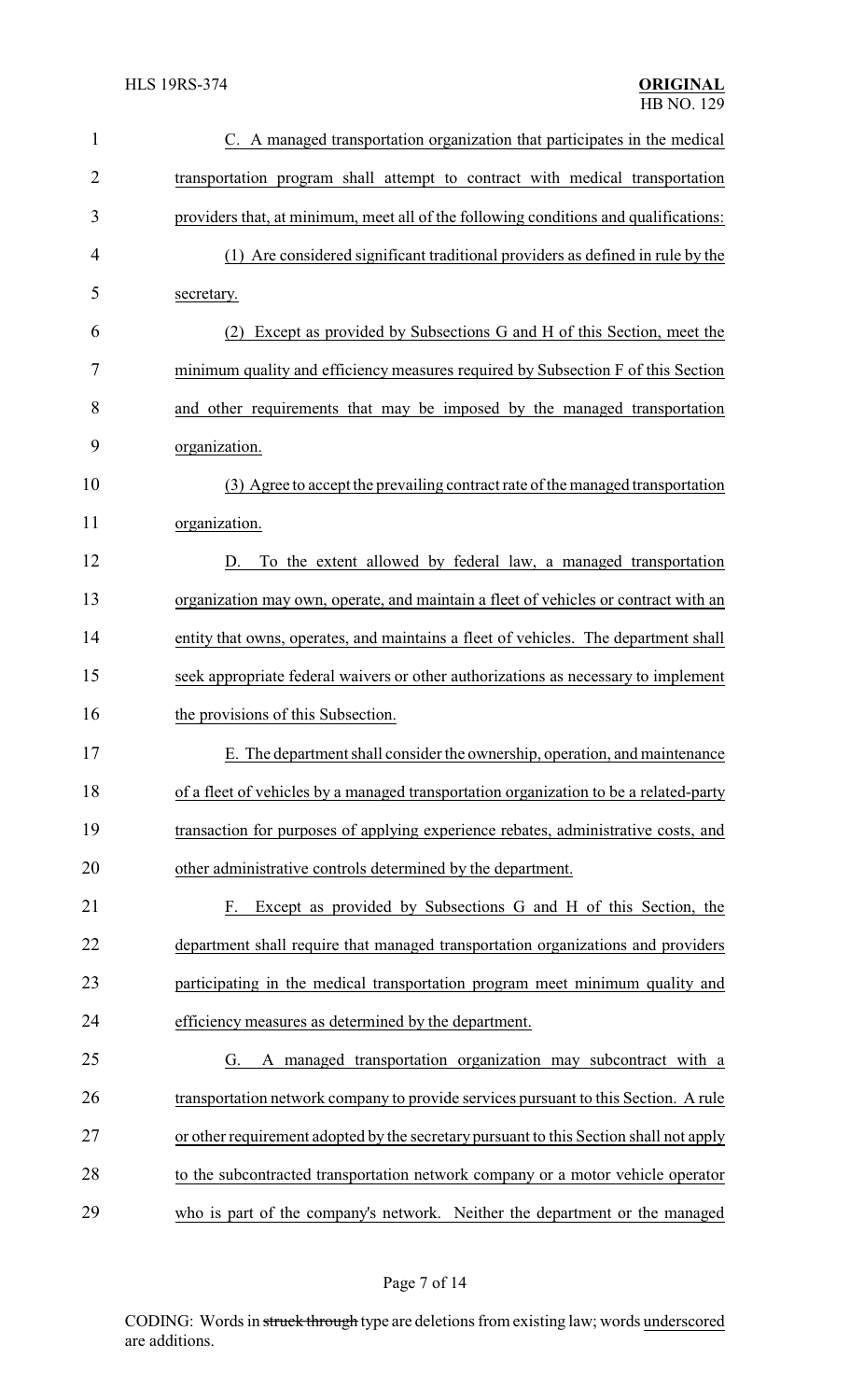| $\mathbf{1}$   | transportation organization shall require a motor vehicle operator who is part of the   |
|----------------|-----------------------------------------------------------------------------------------|
| $\overline{2}$ | subcontracted transportation network company's network to enroll as a Medicaid          |
| 3              | provider in order to provide services in accordance with this Section.                  |
| 4              | H. Notwithstanding any other provision of law to the contrary, a motor                  |
| 5              | vehicle operator who is part of the network of a transportation network company that    |
| 6              | subcontracts with a managed transportation organization as authorized in Subsection     |
| 7              | G of this Section is qualified to provide services in accordance with this Section if   |
| 8              | the following conditions are met:                                                       |
| 9              | (1) The transportation network company has satisfied the requirements for               |
| 10             | transportation vendors with respect to motor vehicle operators provided in R.S.         |
| 11             | $46:450.2.1(B)(3)$ through (6).                                                         |
| 12             | The motor vehicle operator does not meet any disqualifying condition                    |
| 13             | provided in R.S. $46:450.2.1(C)$ .                                                      |
| 14             | §460.102. Nonmedical transportation services; requirements of Medicaid managed          |
| 15             | care organizations                                                                      |
| 16             | A. Each managed care organization that contracts with the department to                 |
| 17             | provide healthcare services to recipients shall arrange for the provision of            |
| 18             | nonmedical transportation services that conform with the requirements of R.S.           |
| 19             | 46:450.2.1. A managed care organization may contract with a transportation vendor       |
| 20             | or other third party to arrange for the provision of nonmedical transportation          |
| 21             | services. If a managed care organization contracts with a third party that is not a     |
| 22             | transportation vendor to arrange for the provision of nonmedical transportation         |
| 23             | services, the third party shall contract with a transportation vendor to deliver the    |
| 24             | nonmedical transportation services.                                                     |
| 25             | B. A managed care organization that contracts with a transportation vendor              |
| 26             | or other third party to arrange for the provision of nonmedical transportation services |
| 27             | shall ensure the effective sharing and integration of service coordination, service     |
| 28             | authorization, and utilization management data between the managed care                 |
| 29             | organization and the transportation vendor or third party.                              |

# Page 8 of 14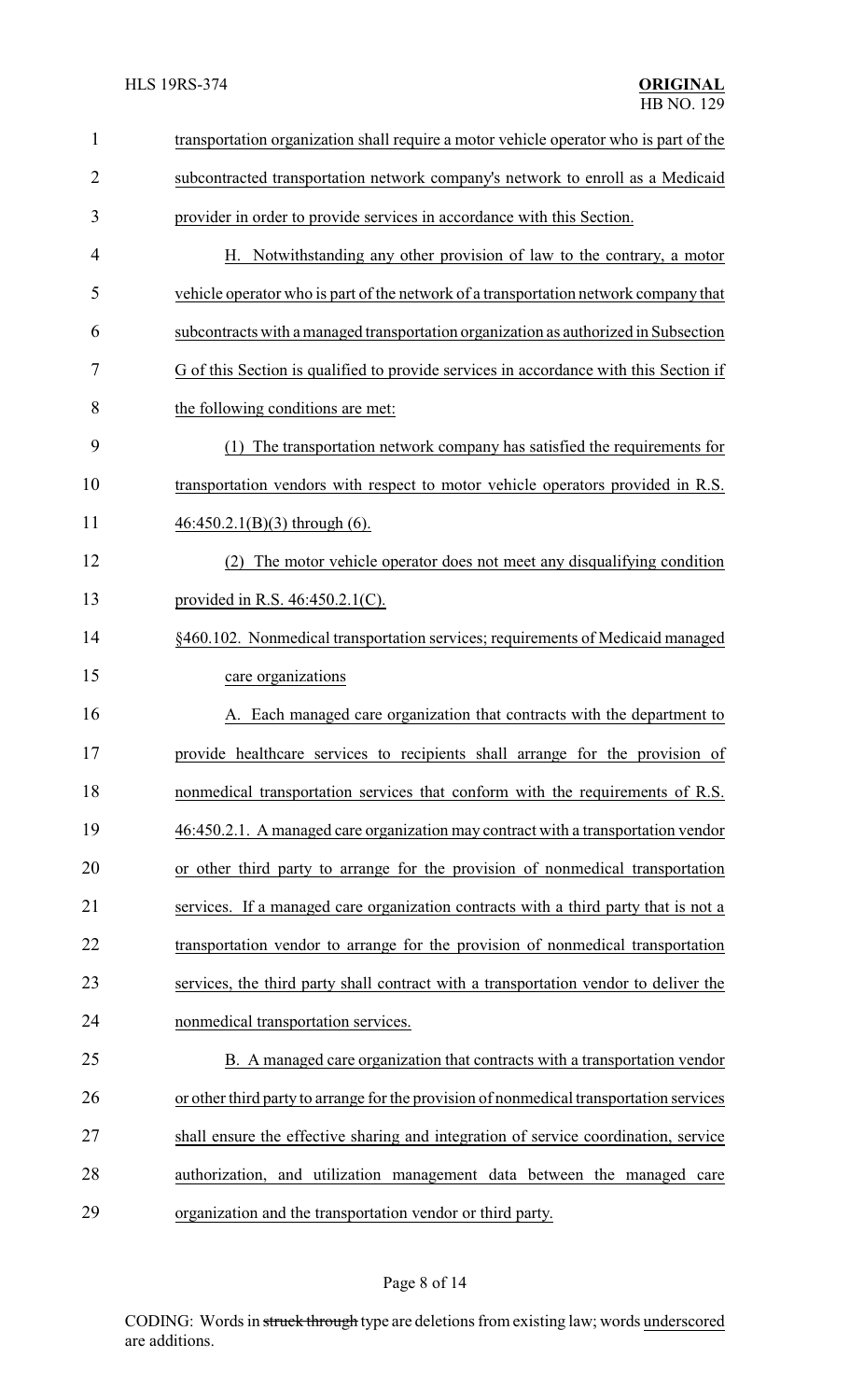| $\mathbf{1}$   | C. A managed care organization shall not require either of the following:         |  |  |
|----------------|-----------------------------------------------------------------------------------|--|--|
| 2              | A motor vehicle operator to enroll as a Medicaid provider in order to<br>(1)      |  |  |
| 3              | provide nonmedical transportation services.                                       |  |  |
| $\overline{4}$ | The credentialing of a motor vehicle operator to provide nonmedical<br>(2)        |  |  |
| 5              | transportation services.                                                          |  |  |
| 6              | §460.103. Rulemaking                                                              |  |  |
| 7              | The department shall promulgate all rules in accordance with the                  |  |  |
| 8              | Administrative Procedure Act as are necessary to implement the provisions of this |  |  |
| 9              | Subpart.                                                                          |  |  |
|                |                                                                                   |  |  |

## DIGEST

The digest printed below was prepared by House Legislative Services. It constitutes no part of the legislative instrument. The keyword, one-liner, abstract, and digest do not constitute part of the law or proof or indicia of legislative intent. [R.S. 1:13(B) and 24:177(E)]

| HB 129 Original | 2019 Regular Session | Carmody |
|-----------------|----------------------|---------|
|                 |                      |         |

**Abstract:** Authorizes certain providers to furnish nonemergency and nonmedical transportation services to La. Medicaid program enrollees.

### **Medicaid Nonmedical Transportation Services**

Proposed law provides the following definitions for purposes of proposed law relative to Medicaid nonmedical transportation services:

- (1) "Nonmedical transportation service" means transportation of a Medicaid recipient enrolled in a managed care plan, other than a recipient whose medical or physical condition contraindicates the use of transportation services, to and from a medically necessary, nonemergency covered healthcare service that is scheduled not more than 48 hours before the transportation occurs, including transportation related to all of the following:
	- (a) Discharge from a healthcare facility.
	- (b) Receipt of urgent care.
	- (c) Obtaining pharmacy services and prescription drugs.
	- (d) Obtaining any time-sensitive covered healthcare service.
	- (e) Any transportation to or from a medically necessary, nonemergency covered healthcare service deemed appropriate to be provided by a transportation vendor, as determined by state Medicaid policy.
- (2) "Transportation network company" means a corporation, partnership, sole proprietorship, or other entity that, for compensation, enables a passenger to prearrange with a driver, exclusively through the entity's digital network, a digitally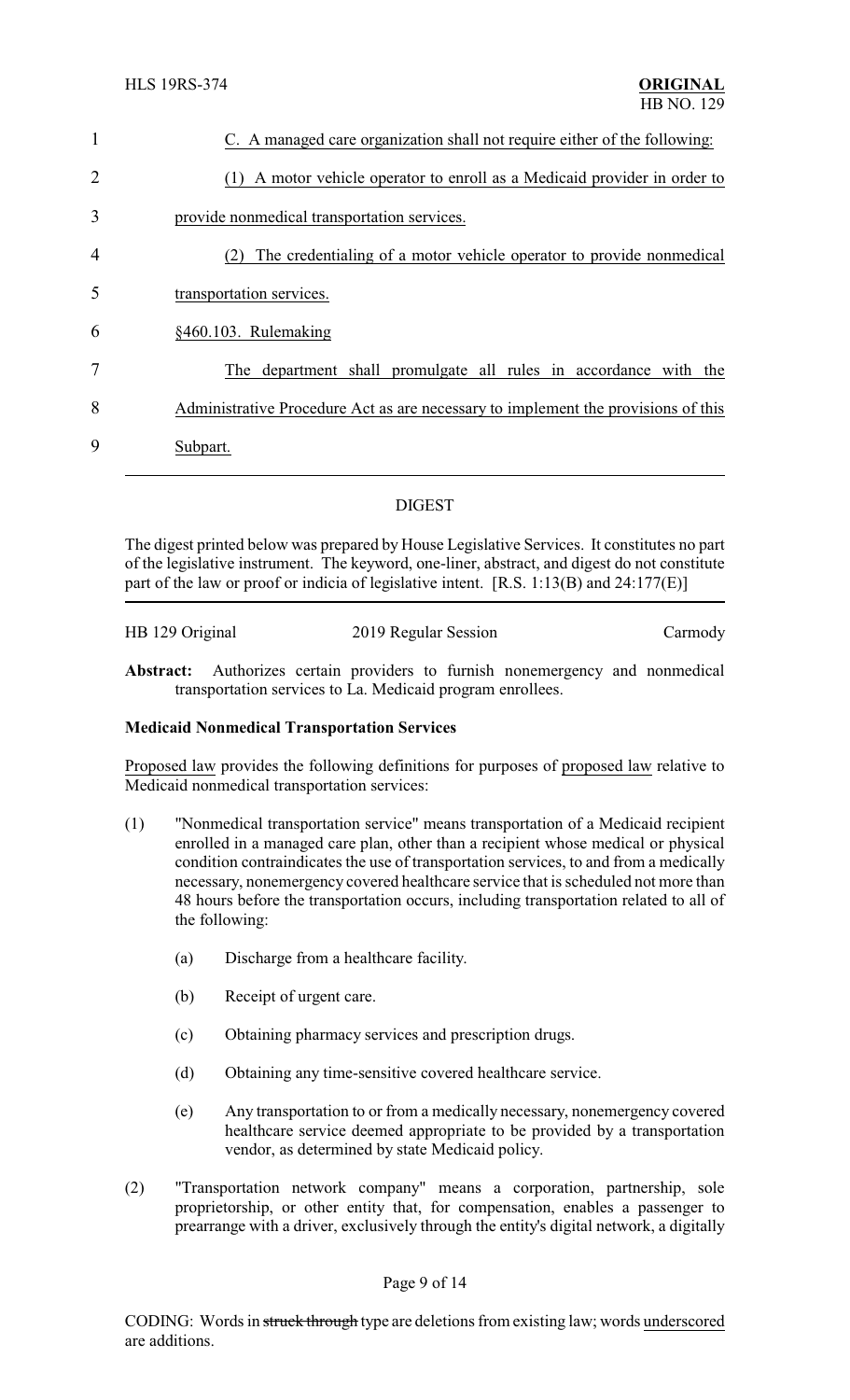prearranged ride; however, the term does not include an entity that provides any of the following:

- (a) Street-hail taxicab services.
- (b) Limousine or other car services arranged by a method other than through a digital network.
- (c) Shared expense carpool or vanpool arrangements.
- (d) A type of ride service for which either of the following conditions apply:
	- (i) The fee received by the driver does not exceed the driver's costs of providing the ride.
	- (ii) The driver receives a fee that exceeds the driver's costs associated with providing the ride but makes not more than three round-trips per day between the driver's or passenger's place of employment and the driver's or passenger's home.
- (5) "Transportation vendor" means an entity, including a transportation network company, that contracts with a Medicaid managed care organization to provide nonmedical transportation services.

Proposed law requires the La. Department of Health (LDH) to promulgate administrative rules regarding the manner in which nonmedical transportation services may be arranged and provided. Stipulates that, at minimum, the rules shall provide for all of the following:

- (1) A requirement that each of the state's Medicaid managed care organizations create a process to verify that a passenger is eligible to receive nonmedical transportation services.
- (2) A requirement that each of the state's Medicaid managed care organizations create a process to ensure that nonmedical transportation services are provided only to and from covered healthcare services.
- (3) A requirement that each transportation vendor, before permitting a motor vehicle operator to provide nonmedical transportation services, confirm all of the following:
	- (a) That the operator is at least 18 years of age.
	- (b) That the operator maintains a valid driver's license issued by this state, another U.S. state, or the District of Columbia.
	- (c) That the operator possesses proof of registration and automobile financial responsibility for each motor vehicle to be used to provide nonmedical transportation services.
- (4) A requirement that each transportation vendor, before permitting a motor vehicle operator to provide nonmedical transportation services, conduct, or cause to be conducted, a local, state, and national criminal background check for the operator and a determination of whether the operator is registered in the national sex offender public website.
- (5) A requirement that each transportation vendor confirm that any vehicle to be used to provide nonmedical transportation services meets the applicable requirements of present law relative to vehicle registration and has at least four doors.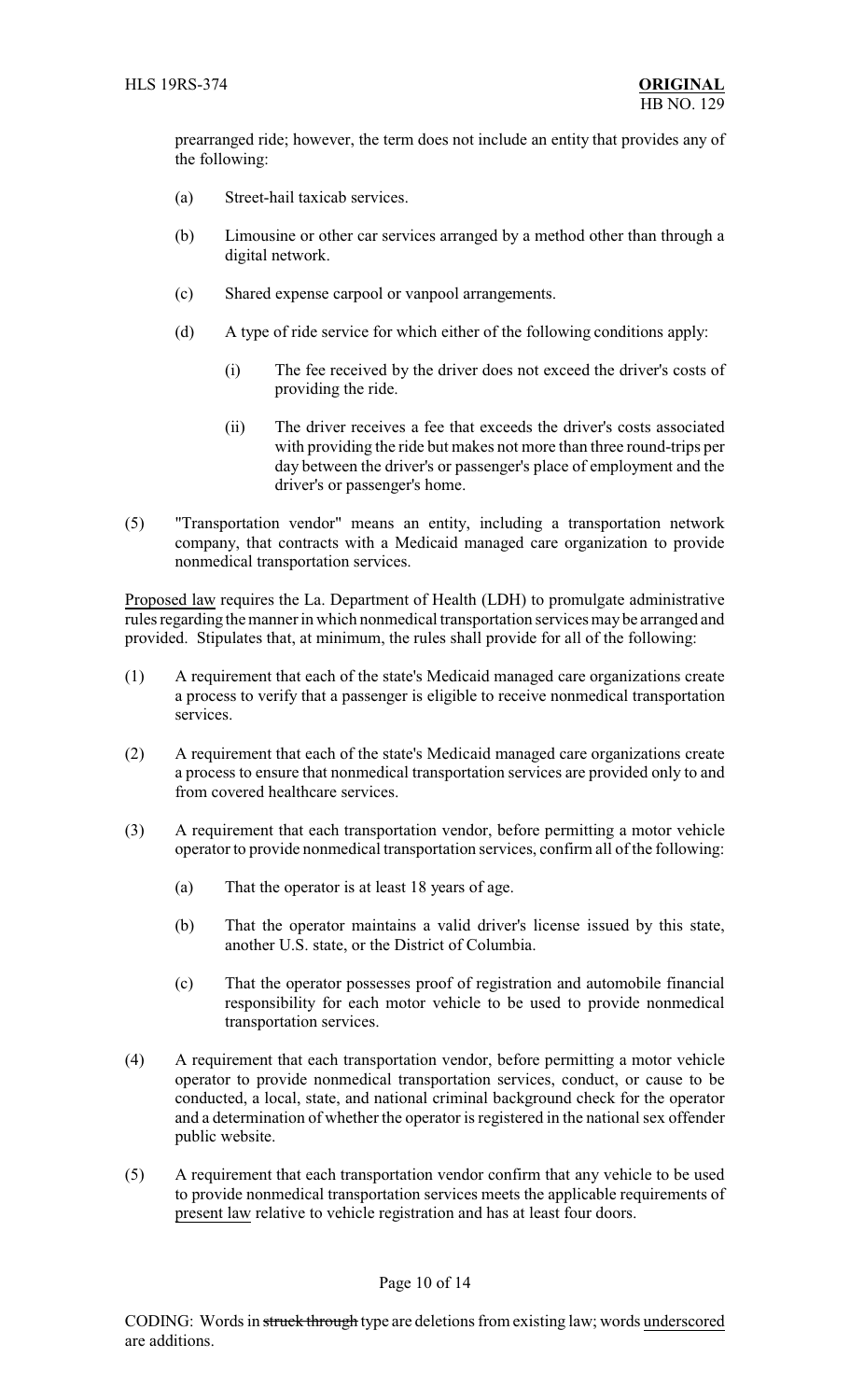(6) A requirement that each transportation vendor obtain and review the operator's driving record.

Proposed law prohibits a motor vehicle operator from providing nonmedical transportation services if the operator meets any of the following conditions:

- (1) He has been convicted in the preceding three-year period of any of the following:
	- (a) More than three offenses classified by the Dept. of Public Safety and Corrections as moving violations.
	- (b) One or more of the following offenses: Resisting an officer under R.S. 14:108 or flight from an officer under R.S. 14:108.1, reckless operation of a vehicle, driving without a valid driver's license, or driving with a suspended driver's license.
- (2) He has been convicted in the preceding seven-year period of any of the following:
	- (a) Operating a vehicle while intoxicated.
	- (b) Use of a motor vehicle to commit a felony.
	- (c) A felony crime involving property damage.
	- (d) Fraud.
	- (e) Theft.
	- (f) A crime of violence, including any assault.
	- (g) An act of terrorism.
- (3) He is found to be registered in the national sex offender public website.

Proposed law prohibits LDH from requiring a motor vehicle operator to enroll as a Medicaid provider in order to provide nonmedical transportation services. Also prohibits LDH from requiring Medicaid managed care organizations to credential a motor vehicle operator to provide nonmedical transportation services.

Proposed law provides that notwithstanding any provision of present law to the contrary, a motor vehicle operator who is part of a transportation network company's network and who satisfies the requirements provided in proposed law and in LDH administrative rules is qualified to provide nonmedical transportation services.

### **Medicaid Managed Care Transportation Program**

Present law provides relative to the operation of major aspects of the state Medicaid program through a system known as managed care in which health benefits and services are delivered through contracted arrangements between the state and managed care organizations that accept a fixed per-member per-month payment for those services.

Proposed law retains present law and adds thereto provisions creating a Medicaid managed care transportation program.

Proposed law adds the following definitions to present law relative to Medicaid managed care:

(1) "Managed transportation organization" means any of the following:

### Page 11 of 14

CODING: Words in struck through type are deletions from existing law; words underscored are additions.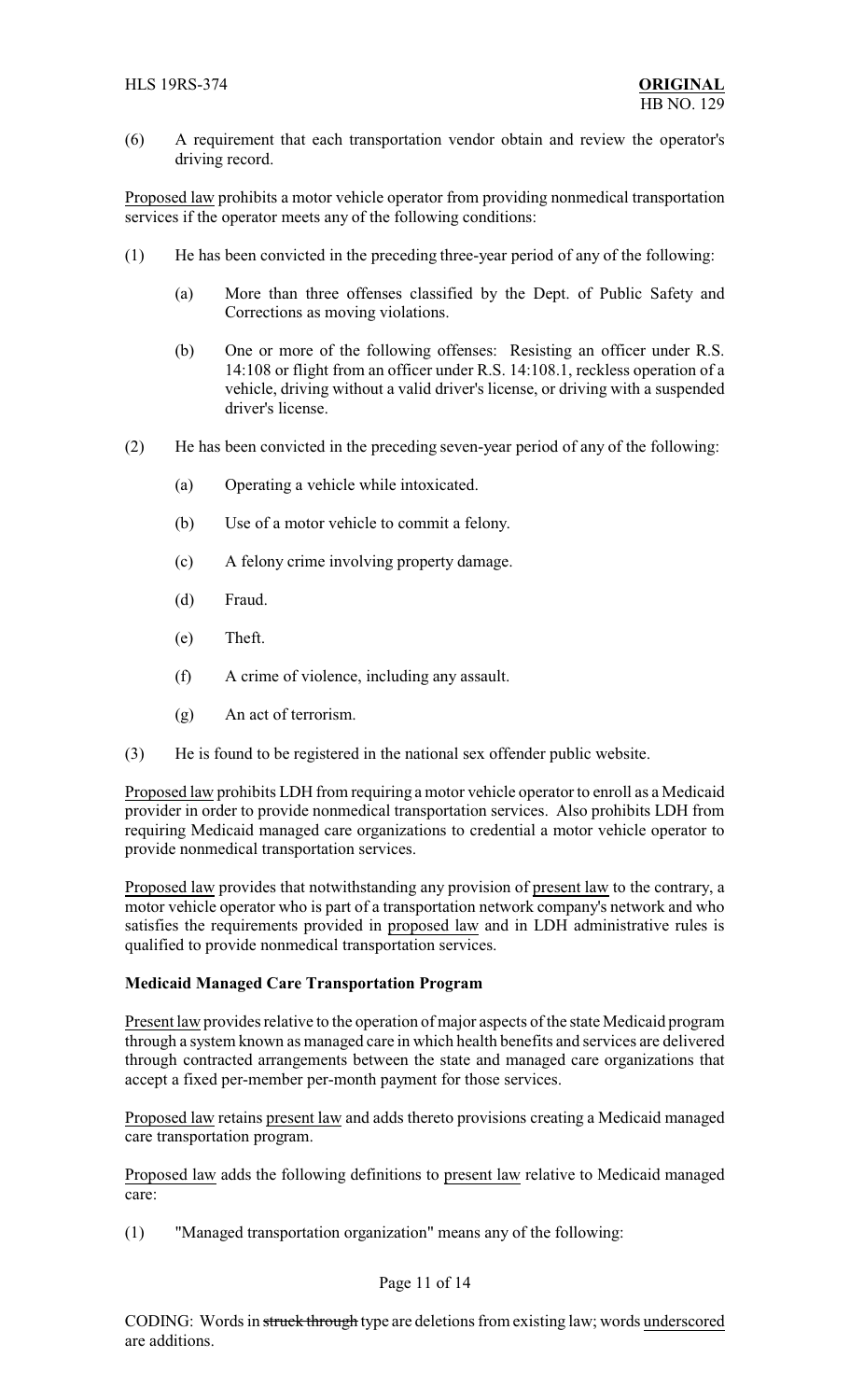- (a) A regional transit entity as defined in present law.
- (b) An entity that contracts with LDH to provide or arrange for the provision of nonemergency transportation services under the medical transportation program.
- (c) A local private transportation provider approved by LDH to provide Medicaid nonemergency medical transportation services.
- (d) Any other entity determined by LDH to meet the requirements of managed transportation organizations provided in proposed law.
- (2) "Medical transportation program" means the program established in proposed law that provides nonemergency transportation services to and from covered healthcare services, based on medical necessity, to Medicaid enrollees who have no other means of transportation.
- (3) "Nonmedical transportation service" means transportation of a Medicaid recipient enrolled in a managed care plan, other than a recipient whose medical or physical condition contraindicates the use of transportation services, to and from a medically necessary, nonemergency covered healthcare service that is scheduled not more than 48 hours before the transportation occurs, including transportation related to all of the following:
	- (a) Discharge from a healthcare facility.
	- (b) Receipt of urgent care.
	- (c) Obtaining pharmacy services and prescription drugs.
	- (d) Obtaining any time-sensitive covered healthcare service.
	- (e) Any transportation to or from a medically necessary, nonemergency covered healthcare service deemed appropriate to be provided by a transportation vendor, as determined by state Medicaid policy.
- (4) "Transportation network company" means a corporation, partnership, sole proprietorship, or other entity that, for compensation, enables a passenger to prearrange with a driver, exclusively through the entity's digital network, a digitally prearranged ride; however, the term does not include an entity that provides any of the following:
	- (a) Street-hail taxicab services.
	- (b) Limousine or other car services arranged by a method other than through a digital network.
	- (c) Shared expense carpool or vanpool arrangements.
	- (d) A type of ride service for which either of the following conditions apply:
		- (i) The fee received by the driver does not exceed the driver's costs of providing the ride.
		- (ii) The driver receives a fee that exceeds the driver's costs associated with providing the ride but makes not more than three round-trips per day between the driver's or passenger's place of employment and the driver's or passenger's home.

#### Page 12 of 14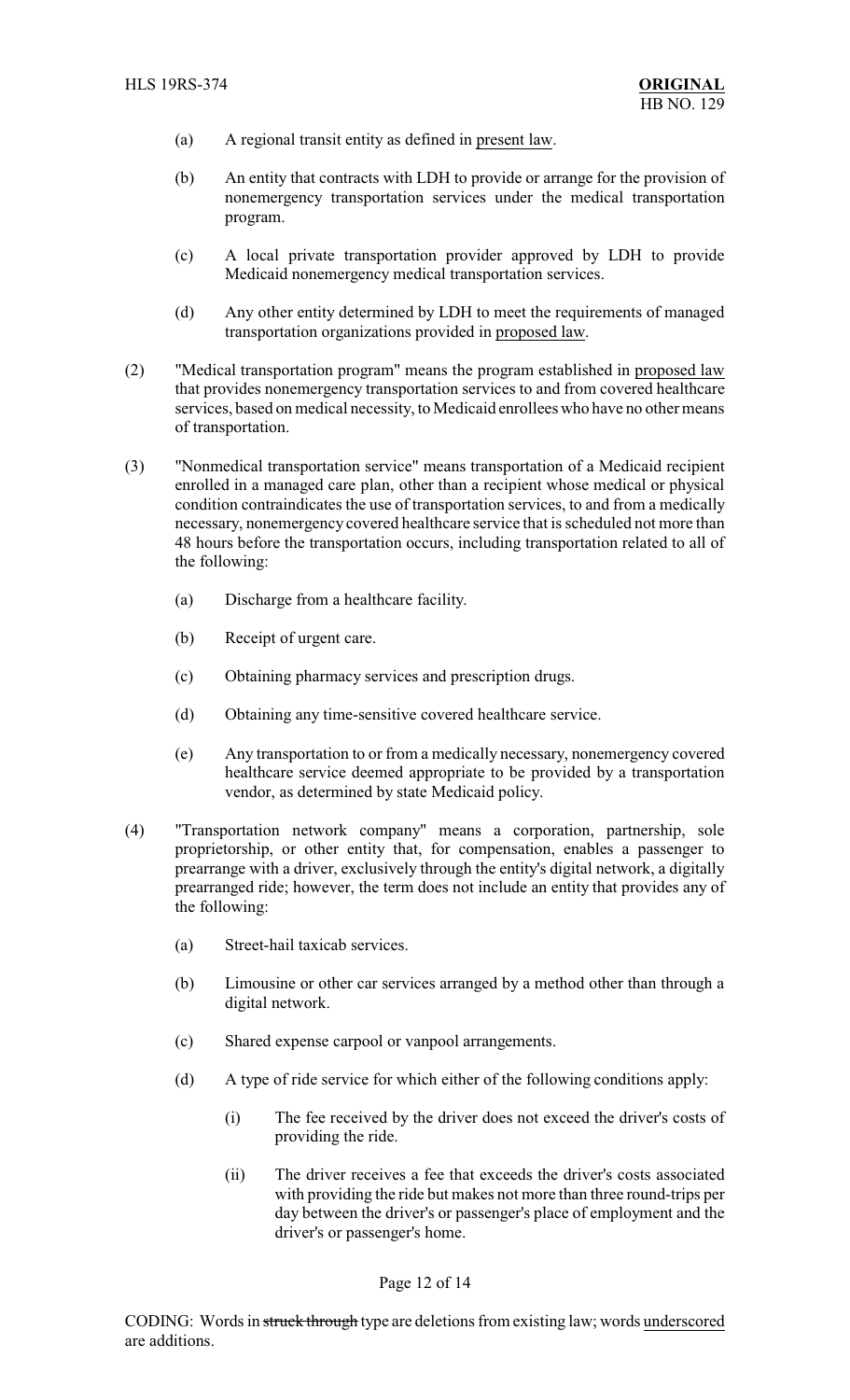(5) "Transportation vendor" means an entity, including a transportation network company, that contracts with a Medicaid managed care organization to provide nonmedical transportation services.

Proposed law requires LDH to provide medical transportation services on a regional basis through a managed transportation delivery model using managed transportation organizations and providers that, at minimum, meet all of the following conditions and qualifications:

- (1) Operate under a capitated rate system.
- (2) Assume financial responsibility under a full-risk model.
- (3) Operate a call center.
- (4) Use fixed routes when available and appropriate.
- (5) Agree to provide data to LDH if the department determines that the data is required to receive federal matching funds.

Proposed law requires LDH to procure managed transportation organizations under the medical transportation program through a competitive bidding process for each managed transportation region.

Proposed law requires managed transportation organizations that participate in the medical transportation program to attempt to contract with providers that, at minimum, meet all of the following conditions and qualifications:

- (1) Are considered significant traditional providers as defined in rule by LDH.
- (2) Except as otherwise provided in proposed law, meet minimum quality and efficiency measures and other requirements that may be imposed by the managed transportation organization.
- (3) Agree to accept the prevailing contract rate of the managed transportation organization.

Proposed law provides that, to the extent allowed by federal law, a managed transportation organization may own, operate, and maintain a fleet of vehicles or contract with an entity that owns, operates, and maintains a fleet of vehicles. Provides relative to administrative controls to be exercised by LDH relative to such fleets of vehicles.

Proposed law authorizes managed transportation organizations to subcontract with a transportation network company to provide medical transportation services pursuant to proposed law. Provides that a rule or other requirement adopted by LDH pursuant to proposed law shall not apply to the subcontracted transportation network company or a motor vehicle operator who is part of the company's network. Stipulates that neither LDH or the managed transportation organization shall require a motor vehicle operator who is part of the subcontracted transportation network company's network to enroll as a Medicaid provider in order to provide services in accordance with proposed law.

Proposed law provides that notwithstanding any provision of present law to the contrary, a motor vehicle operator who is part of the network of a transportation network company that subcontracts with a managed transportation organization, as authorized in proposed law, is qualified to provide services in accordance with proposed law if the following conditions are met: